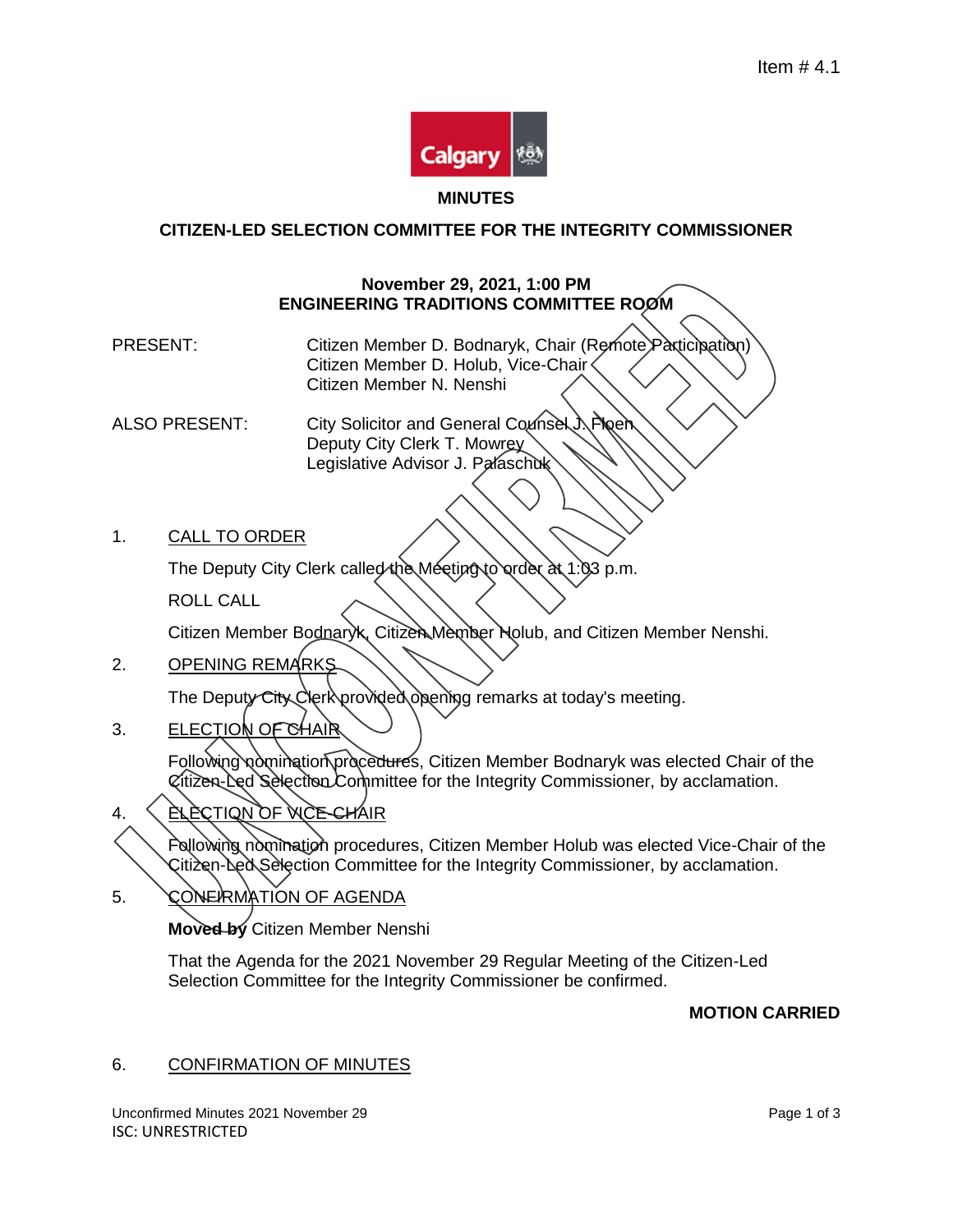None

- 7. CONSENT AGENDA
	- 7.1 DEFERRALS AND PROCEDURAL REQUESTS

None

8. POSTPONED REPORTS

None

- 9. ITEMS FROM OFFICERS, ADMINISTRATION AND COMMITTEES
	- 9.1 Committee Orientation (Verbal), IC2021-1612

**Moved by** Citizen Member Holub

That with respect to Verbal Report IC2021-1612, the following be approved:

That the Committee establish a working group, mει αλίτης citizen members of the Committee and Administration support resources, to pertorm the selection process and to report back to the Citizen-Led Selection Committee of the Integrity Commissioner at their earliest convenience.

### **MOTION CARRIED**

- 10. ITEMS DIRECTLY TO COMMITTE
	- 10.1 REFERRED REPORT

None

- 10.2 NOTICE(S) OF MOTION None
- 11. URGENT BUSINESS
- None 12. CONFIDENTIAL TEMS

12.1 ITEMS FROM OFFICERS, ADMINISTRATION AND COMMITTEES **N**one 12.2 URGENT BUSINESS

None

13. BRIEFINGS

None

14. ADJOURNMENT

**Moved by** Citizen Member Nenshi